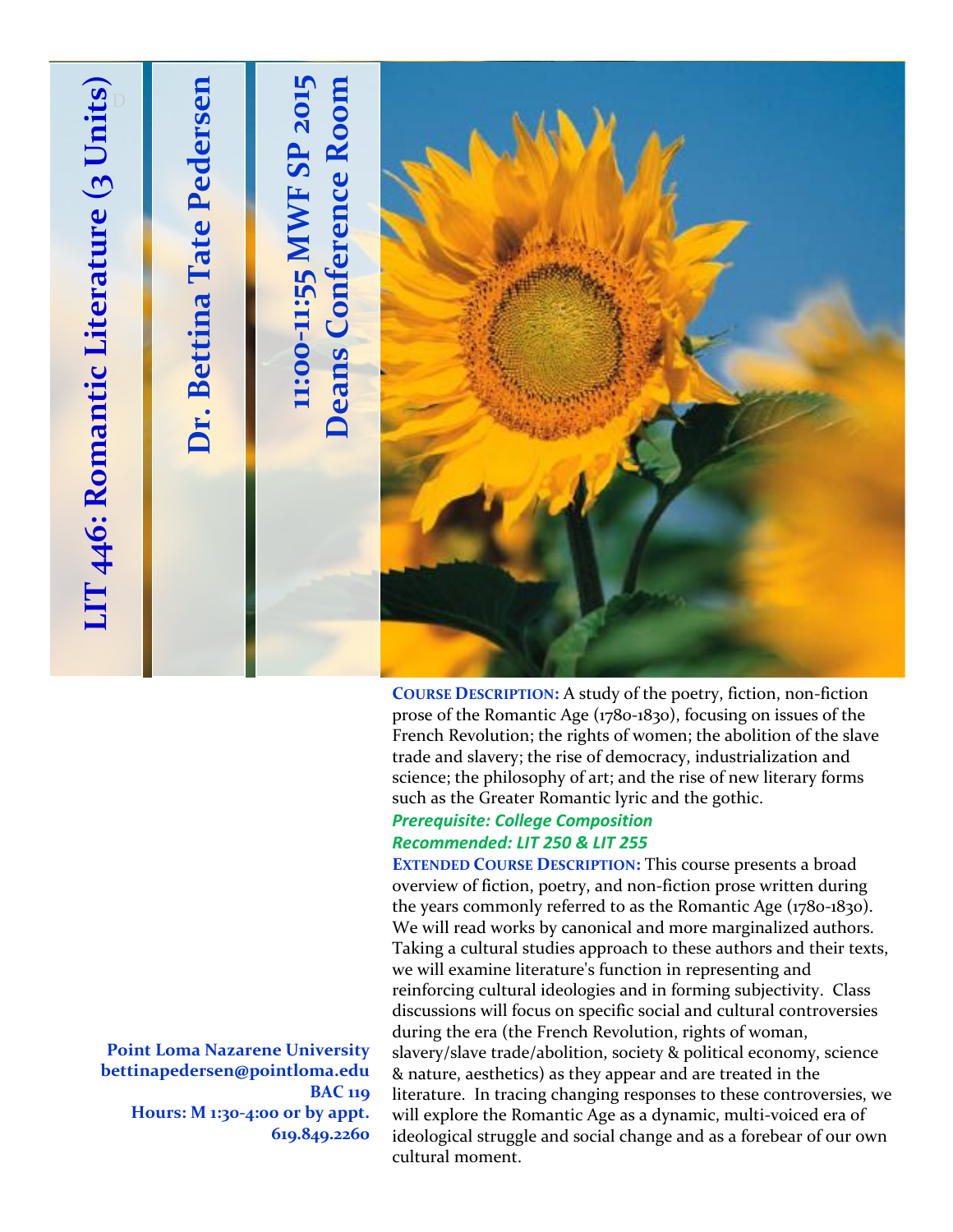## **CARNEGIE UNIT**

Credit is awarded based on the Carnegie unit of 750 minutes of seat time + 1500 minutes of out-ofclass work = 1 unit of credit. Some specific details about how this class meets the credit hour requirement are included in this syllabus; additional details can be provided upon request.

### **RESOURCES: REQUIRED TEXTS** (**These editions only!** *May need to order online.*)

Keats, John. *Bright Star: Love Letters and Poems*. Penguin.

Mellor, Anne K. & Richard E. Matlak. *British Literature 1780-1830.*

Shelley, Mary. *Frankenstein*. Broadview Press.

Wollstonecraft, Mary. *The Wrongs of Woman: or Maria.* & William Godwin. *Memoirs of the Author of A Vindication of the Rights of Woman.* College Publishing.

Gibaldi, Joseph. *MLA Handbook for Writers of Research Papers*. 7<sup>th</sup> edition.

Harmon & Holman. *A Handbook of Literature*.

## **RECOMMENDED TEXTS**

The following text is the entire *Lyrical Ballads* not just excerpts. If you wish to write on one of the poems from *LB*, I strongly recommend that you purchase this text:

Richey, William and Daniel Robinson. *William Wordsworth and Samuel Taylor Coleridge: Lyrical Ballads and Related Writings*

## **COURSE LEARNING OUTCOMES (CLOS)***(with Bloom's Taxonomy Level Indicated)*

*Students will be able to*

- 1. Closely read (comprehension, analysis) and critically analyze (analysis) texts in their original languages and/or in translation. **(PLO 2,3, 5)**
- 2. Recall (knowledge), identify (knowledge), and use (application) fundamental concepts of literary study to read and discuss texts
	- a. Standard literary terminology
	- b. Modes/genres of literature
	- c. Elements of literary genres
	- d. Literary periods (dates, writers, characteristics, and important developments)
	- e. Contemporary critical approaches
	- f. Extra-literary research **(PLO 2, 3, 5)**
- 3. Analyze (analysis) the social, cultural, ethnic, gendered, and/or historical contexts of the works and their authors, and connect (synthesis, evaluation) the texts with their own lives. **(PLO 1)**
- 4. Create (synthesis, evaluation) detailed and informed textual analysis of literary works that analyze several of the fundamental concepts of literary study with mastery increasing beyond the 200 course level. **(PLO 3, 4)**

#### **BLOOM'S TAXONOMY**

**Knowledge, Comprehension, Application, Analysis, Synthesis, Evaluation**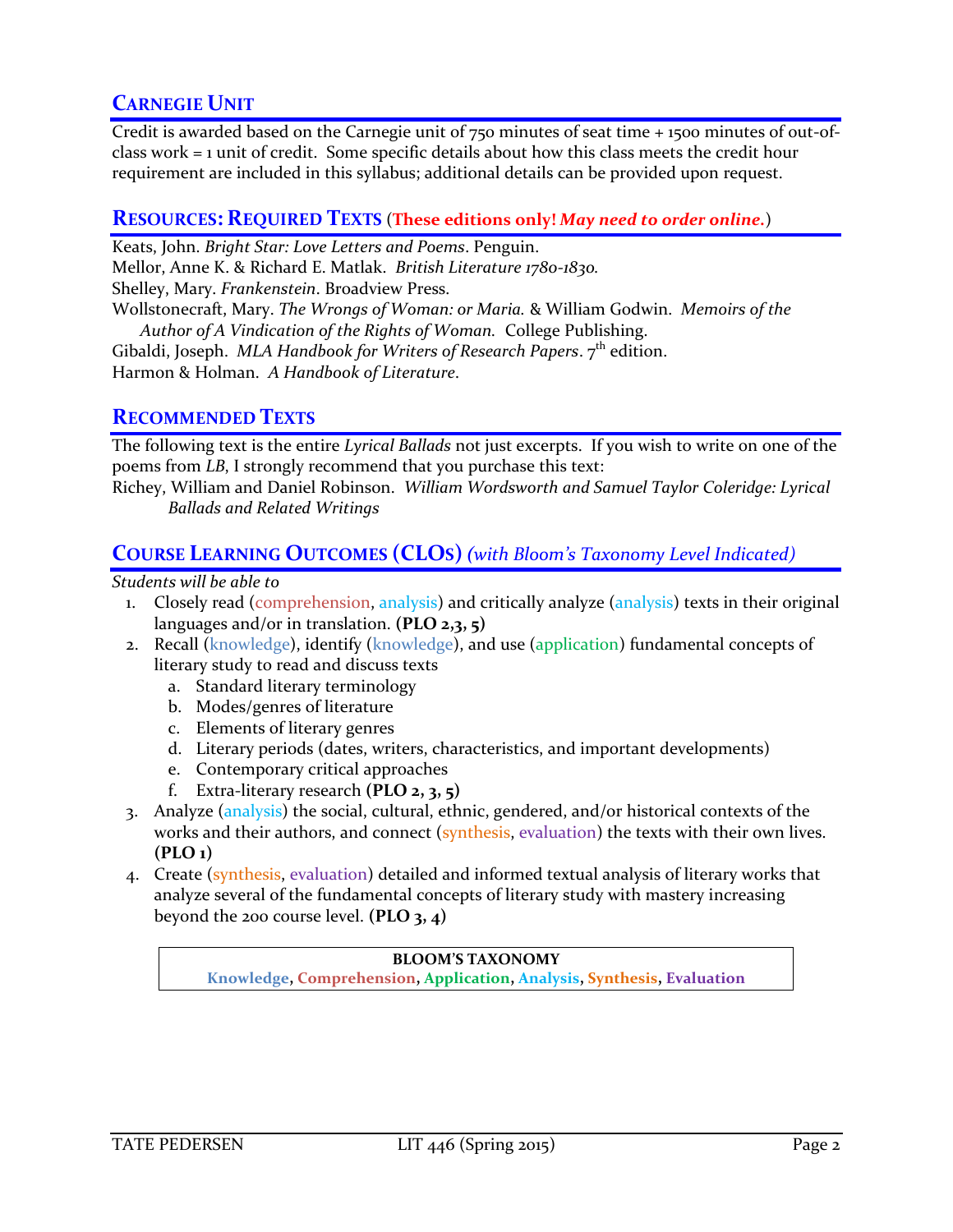## **ALIGNMENT OF STUDENT LEARNING OUTCOMES & COURSE ASSESSMENTS**

| <b>PLO</b>                                                                                                                                                                                                                                                                                                                                                                                  | <b>CLO</b>                                                                                                                                                                                                                                                                                                                                                                                                                 | <b>Assessments</b>                                                            |
|---------------------------------------------------------------------------------------------------------------------------------------------------------------------------------------------------------------------------------------------------------------------------------------------------------------------------------------------------------------------------------------------|----------------------------------------------------------------------------------------------------------------------------------------------------------------------------------------------------------------------------------------------------------------------------------------------------------------------------------------------------------------------------------------------------------------------------|-------------------------------------------------------------------------------|
| (PLO 2) Identify and articulate<br>characteristics and trends of<br>diverse literatures and historical<br>periods: dates, styles, authors, and<br>canon formation.<br>(PLO 3) Develop and support close<br>readings of texts using literary<br>theory and terminology<br>(PLO 5) Employ strong rhetorical,<br>literary, and analytical skills in<br>their writing.                          | (CLO 1) Closely read and critically analyze<br>texts in their original languages and/or in<br>translation.                                                                                                                                                                                                                                                                                                                 | <b>Issue Papers</b><br>Analyses                                               |
| (PLO 2) Identify and articulate<br>characteristics and trends of<br>diverse literatures and historical<br>periods: dates, styles, authors, and<br>canon formation.<br>(PLO 3) Develop and support close<br>readings of texts using literary<br>theory and terminology.<br>(PLO 5) Employ strong rhetorical,<br>literary, and analytical skills in<br>their writing.                         | (CLO 2) Recall, identify, and use<br>fundamental concepts of literary study to read<br>and discuss texts:<br>Standard literary terminology<br>a.<br>Modes/genres of literature<br>$\mathbf{b}$ .<br>Elements of literary genres<br>C <sub>1</sub><br>Literary periods (dates, writers,<br>d.<br>characteristics, and important<br>developments)<br>Contemporary critical approaches<br>e.<br>f.<br>Extra-literary research | Analyses<br>Major Paper<br>Midterm Exam<br>Final Exam                         |
| (PLO 1) Integrate their literature<br>studies with ongoing reflection and<br>hospitable engagement with a<br>diverse world.                                                                                                                                                                                                                                                                 | (CLO 3) Analyze the social, cultural, ethnic,<br>gendered, and/or historical contexts of the<br>works and their authors, and connect the<br>texts with their own lives.                                                                                                                                                                                                                                                    | <b>Issue Papers</b><br>Presentations<br>Major Paper<br>Final Exam<br>Question |
| (PLO 3) Develop and support close<br>readings of texts using literary<br>theory and terminology<br>(PLO 4) Articulate the difference<br>between a traditional pedagogical<br>and a modern linguistics notion of<br>language.<br>(PLO 6) Present literary analysis to<br>formal audiences, demonstrating<br>strategies for audience engagement<br>and oral communication of written<br>work. | (CLO 4) Create detailed and informed textual<br>analysis of literary works that analyze several<br>of the fundamental concepts of literary study<br>with mastery increasing beyond the 200<br>course level.                                                                                                                                                                                                                | Major Paper<br>Research<br>Colloquium                                         |
| <b>PLO</b>                                                                                                                                                                                                                                                                                                                                                                                  | <b>CLO</b>                                                                                                                                                                                                                                                                                                                                                                                                                 | <b>Assessments</b>                                                            |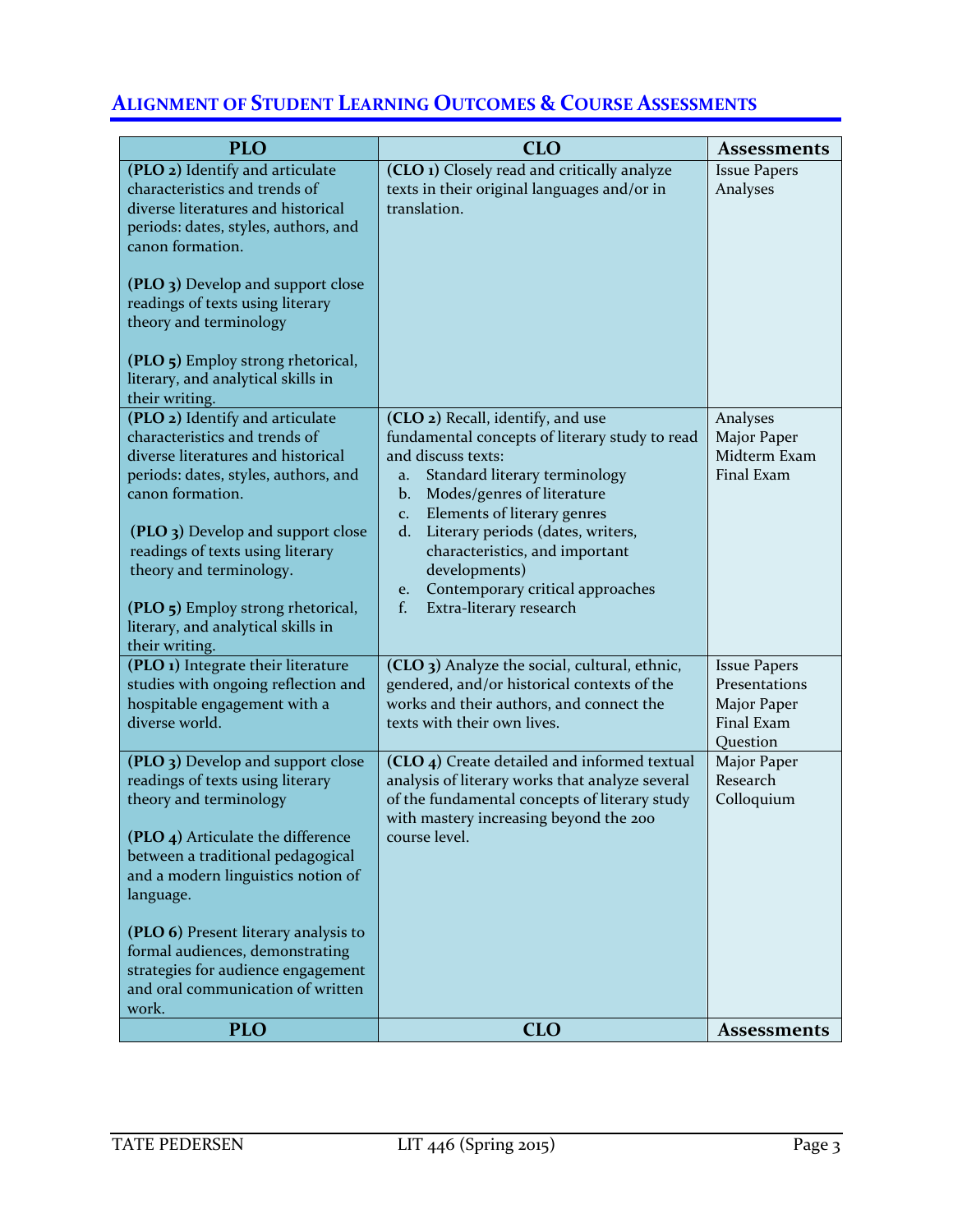## **COURSE REQUIREMENTS & GRADES**

Your grade will be based on the quality of your work in these areas:

| Assignments: Issue Papers, Analyses, & Class Presentations 25% |        |
|----------------------------------------------------------------|--------|
| Major Paper, Proposal & Research Colloquium                    | 25%    |
| Midterm Exam                                                   | 25%    |
| Final Exam                                                     | $25\%$ |

Your work will not be graded on a curve.

| $\mathbf{A}$ | indicates exceptional work (roughly 10%-20% of students normally achieve this level)                |
|--------------|-----------------------------------------------------------------------------------------------------|
| B            | indicates good work (roughly 30% of students normally achieve this level)                           |
|              | $\blacksquare$ indicates satisfactory work (roughly 20%-30 of students normally achieve this level) |
|              | indicates minimally passing work (roughly 10% of students normally achieve this level)              |
|              | indicates unsatisfactory work (roughly 10% of students normally achieve this level)                 |

The following scale will be used:

| $\mathbf{A}$ | $93 - 100\%$ | $B+$      | 88-89%      |   | $78 - 79%$         |   | $D+$ | $68 - 69%$ |      | $\overline{\phantom{a}}$ | $0 - 50\%$ |
|--------------|--------------|-----------|-------------|---|--------------------|---|------|------------|------|--------------------------|------------|
| $A-$         | $90 - 92\%$  | D<br>D    | $8 - 8 - 8$ |   | $\Omega$<br>73-77% | - | D    | $63 - 67%$ | $ -$ |                          |            |
|              |              | <b>B-</b> | 80-82%      | - | 70-72%             |   | $D-$ | $60 - 62%$ |      |                          |            |

## **UNDERGRADUATE CATALOGUE**

Please see the **University Undergraduate Catalog** for all information on programs of studies and degrees: **<http://www.pointloma.edu/experience/academics/catalogs>**. Be sure to follow the catalog for the year you entered PLNU.

## **IMPORTANT UNIVERSITY & LJML DEPARTMENT POLICIES & REQUIREMENTS**

Please see the link **(View LJML [Department](http://www.pointloma.edu/sites/default/files/filemanager/Literature_Journalism__Modern_Languages/LJML_Department_Syllabus_Statments_final_1.docx) Policies)** and the printed copy of these policies.

### Please see **Academic and General Policies**

[\(http://catalog.pointloma.edu/content.php?catoid=14&navoid=1089\)](http://catalog.pointloma.edu/content.php?catoid=14&navoid=1089) in the catalog for all information on university academic and general policies:

- **ATTENDANCE:** Your regular and punctual attendance *and* active, informed participation in our class sessions is essential to your learning and to the vibrancy of our class time together. Please read the **[Class Attendance](http://catalog.pointloma.edu/content.php?catoid=14&navoid=1089#Class_Attendance)** section of your *PLNU Catalog,* carefully (see link above). It indicates that if students miss more than 10% of class meetings (approx. 4 for a MWF course and 3 classes for a TTH course, 2 classes for a quad course), faculty members may file a written report which may result in de-enrollment from the course. If students miss more than 20% of class meetings (approx. 8 for a MWF course and 6 classes for a TTH course, 4 for a quad course), students may be de-enrolled without notice. De-enrollment may have serious consequences on residence, athletic, and scholarship requirements; it may also necessitate a reduction or loss in a student's financial aid. **DROPPING CLASS:** If you do decide to drop the course for any reason, please let me know so that won't worry about what has happened to you.
- **FINAL EXAMINATIONS:** Final Examinations are the culminating learning event in a course, and they are scheduled to take into account all the different courses and departments across the university. The exam schedule varies from year to year. The final examination schedule is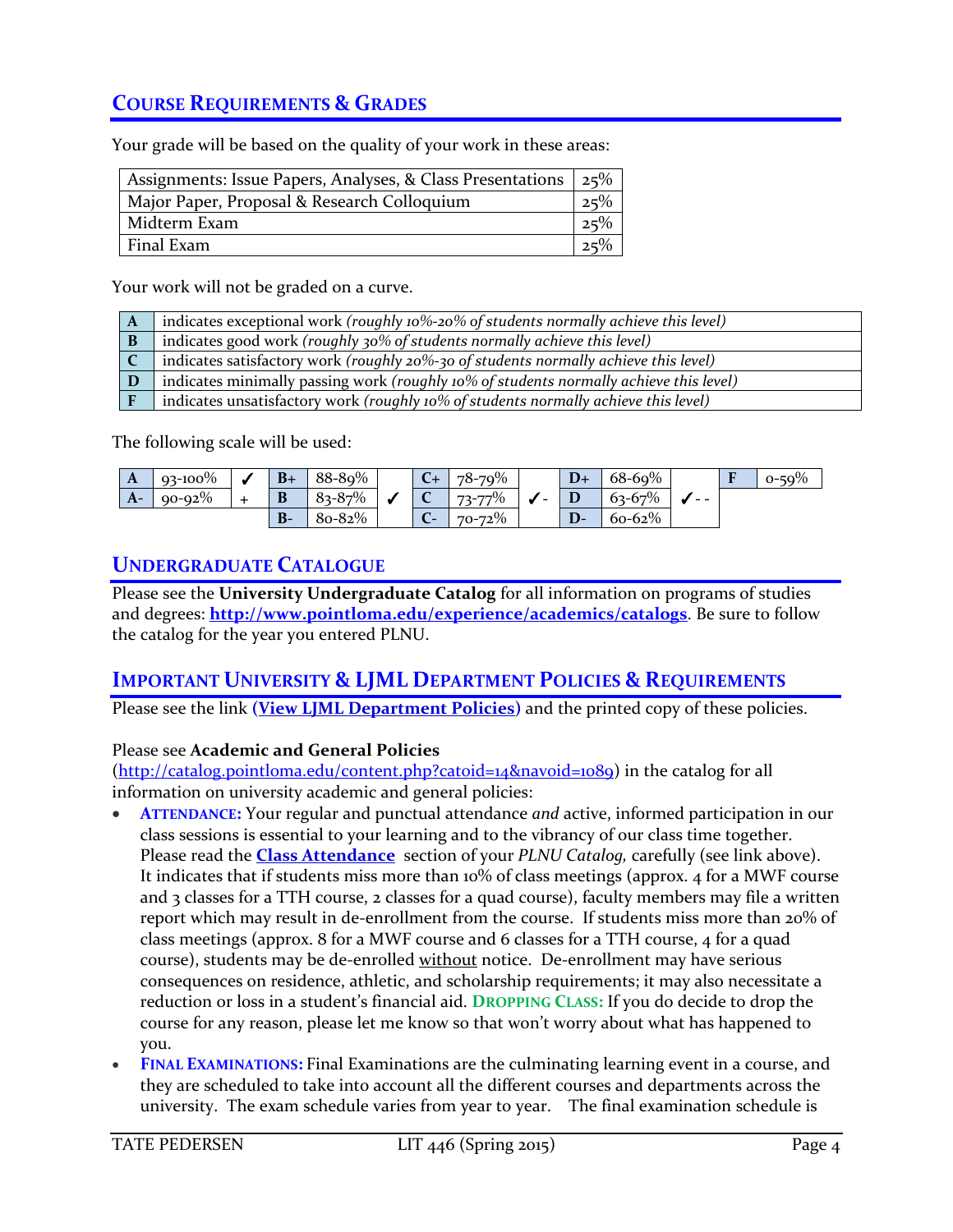posted at Final Exam Schedule [2014-2015](http://www.pointloma.edu/sites/default/files/filemanager/Academic_Affairs/Calendars/Final_Exam_Schedule_2014-2015.pdf) (pdf). Final Exams in Quad 1 courses are scheduled for the final class session. *You are expected to arrange your personal affairs to fit the examination schedule.* In the rare case that you may be scheduled for more than three (3) final examinations on the same day, you may work out an alternate time for one of your exams with your professors. This is the only university-sanctioned reason for taking a final exam at a time other than the officially scheduled time for the exam. Please confirm your final examination schedule the first week of classes, and schedule those exam times into your daily planners and calendars now. If you find that your final exam schedule is the one described above, please meet with your professors as soon as possible so that they may help you to make alternative arrangements for taking your exams. Department chairs/school deans and college deans need not be involved in the process of making this accommodation.

## **COURSE REQUIREMENTS, POLICIES GUIDELINES**

### **1.** *Class Participation***:**

- a. Your success in understanding and making meaning of the texts we read will be directly related to a deliberate and systematic method of marking your texts and to your thoughtful reflection on and analysis of the ideas and questions presented in the texts.
- b. The quality of your course experience and grade will be directly related to your completing the assigned reading, your thoughtful reflection on the readings, and your engaged participation in the community of readers that our class will become. The quality of our daily discussions depends so importantly upon you and your individual contributions to these discussions. Your contribution is truly invaluable to all of us in this community of readers, and it may appear in several different forms: (1) questions you have about the text and/or its implied meanings, (2) confusions about things you don't understand in the texts, (3) new or deeper understandings about literary terms and their use, (4) connections you see between this literature and the other material you are studying, (5) connections you see between these texts and our contemporary lives, (6) perspectives about what spiritual impacts the texts may have on you and/or others.

All of these intellectual curiosities and spiritual reflections will be the lifeblood of our reading and discussing together. All of this is especially true in a small seminar class like this one.

c. Your contributions to class discussion in the ways that seem meaningful to you and that demonstrate your thorough preparation of the assigned materials will shape the quality of our class reading community. The impact of these readings on your lives, intellectual development, and the quality of our discussions together is more important than "grades;" but it is only fair to tell you that your grade for the course will be unavoidably influenced by the quality, the quantity, and (to some degree) the comparative merit, of your participation in the class discussions.

### **2.** *Class Preparation & Assignments***:**

- a. All course books must be in your possession well before the class sessions dedicated to those books. No exemptions from quizzes or other required/graded work will be granted because you do not have course texts.
- b. If you are using an electronic reader (Kindle, Nook, computer, etc.), please let me know and have no other "file" open on your device other than the class text/reading. If you wish to use your laptop or your smart phones to take notes or research information to support our class discussions, please do so, but please do not use your devices for any other reasons during our class sessions. Please silence all devices for the entire class period so they do not distract us.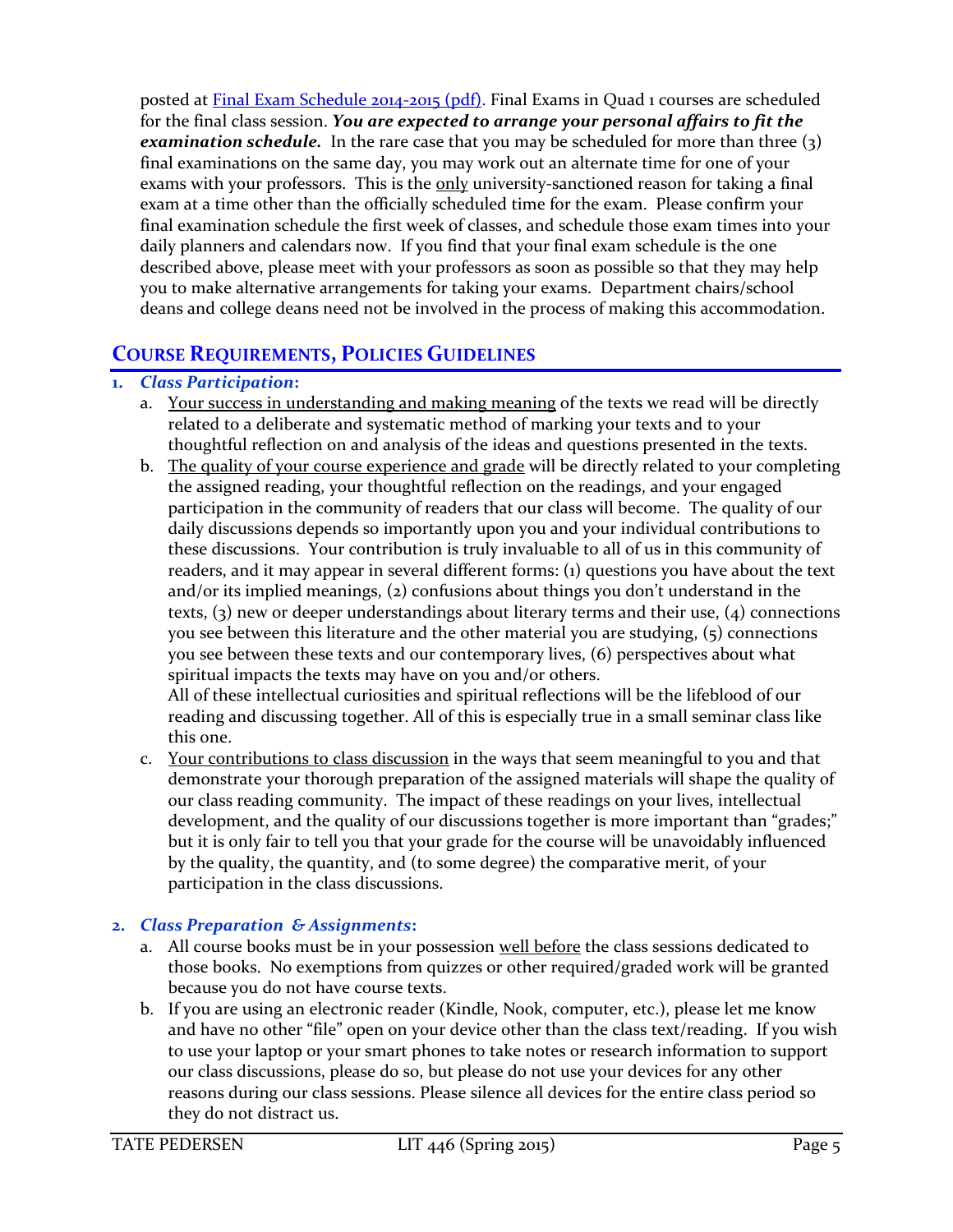- c. Completion of all assignments is required, and passing the course will be difficult without doing so. Readings, issue papers, and analyses must be prepared in advance of the date scheduled/due, show thoughtful consideration, and demonstrate careful attention to the assignment's requirements and intents. Missed work (quizzes and written responses) may be made up only in truly extenuating circumstances and only if you and I have had a conversation about your situation. No make-up work will be given for missed work.
- d. If you have a university-excused absence, turn in any assignments that are due during your absence early or electronically.
- e. Late assignments will not be accepted either in person, by delivery, or in my mailbox (unless you and I have communicated prior to the deadline about extenuating circumstances).
- f. It is your responsibility to see to it that I receive your work.
- g. Always keep multiple disc copies and hardcopies of your work on hand so that you can provide duplicate copies if you need to.
- h. Handwritten assignments are never acceptable unless so specified.
- i. You may be requested to attend office hours with the professor if a need arises.
- **3.** *Classroom Decorum*: Please manage your electronic devices appropriately and with consideration for others—see 2b above. In consideration for others in our class, please dress in appropriate attire for an academic workplace. I do reserve the right to ask you to leave the classroom if I believe your attire to be offensive and/or an obstacle to a positive learning and teaching environment.
- **4.** *Writing*: *All standards of academic writing that you were taught in WRI 110 (or its equivalent transfer course) and in LIT 250 are required of your writing in this class as well***.** Each student will complete Issue Papers and Analyses of assigned readings, and a Major Paper (including a proposal, annotated bibliography, and abstract). It is highly unlikely that students will pass the course without completing a majority of these major assignments.
- **5.** *Exams*: Each student will complete a Midterm and Final Exam.
- 6. *Research*: The primary texts comprise the assigned course reading. Some course readings may also be used as secondary sources in your research for the major paper. All other secondary sources are left for you to discover, read, annotate, and evaluate as you prepare your major paper. Please read as much secondary material as possible and use what is appropriate for your paper. Follow your intellectual curiosities. Commentary in class discussion from your research is most welcome.
- **7.** *Gmail, Canvas, and Live Text*: You are responsible for routinely checking your campus accounts for electronic messages from me (and sometimes from your classmates). You are fully accountable for all course material, announcements, communications that are distributed to these online sites. I will send messages only to these sites, so please let me know if you encounter any technical problems with them.
- **8.** *Extenuating Situations & Grades*: No "Incomplete" grades will be assigned unless extenuating circumstances (e.g., death in the family, automobile accidents, hospitalization) prevail. If you find yourself in such a situation, contact me immediately. You must submit, in a timely fashion, any necessary and valid documents to verify your situation (e.g., doctor's letter on letterhead, funeral service program, police report, telegram).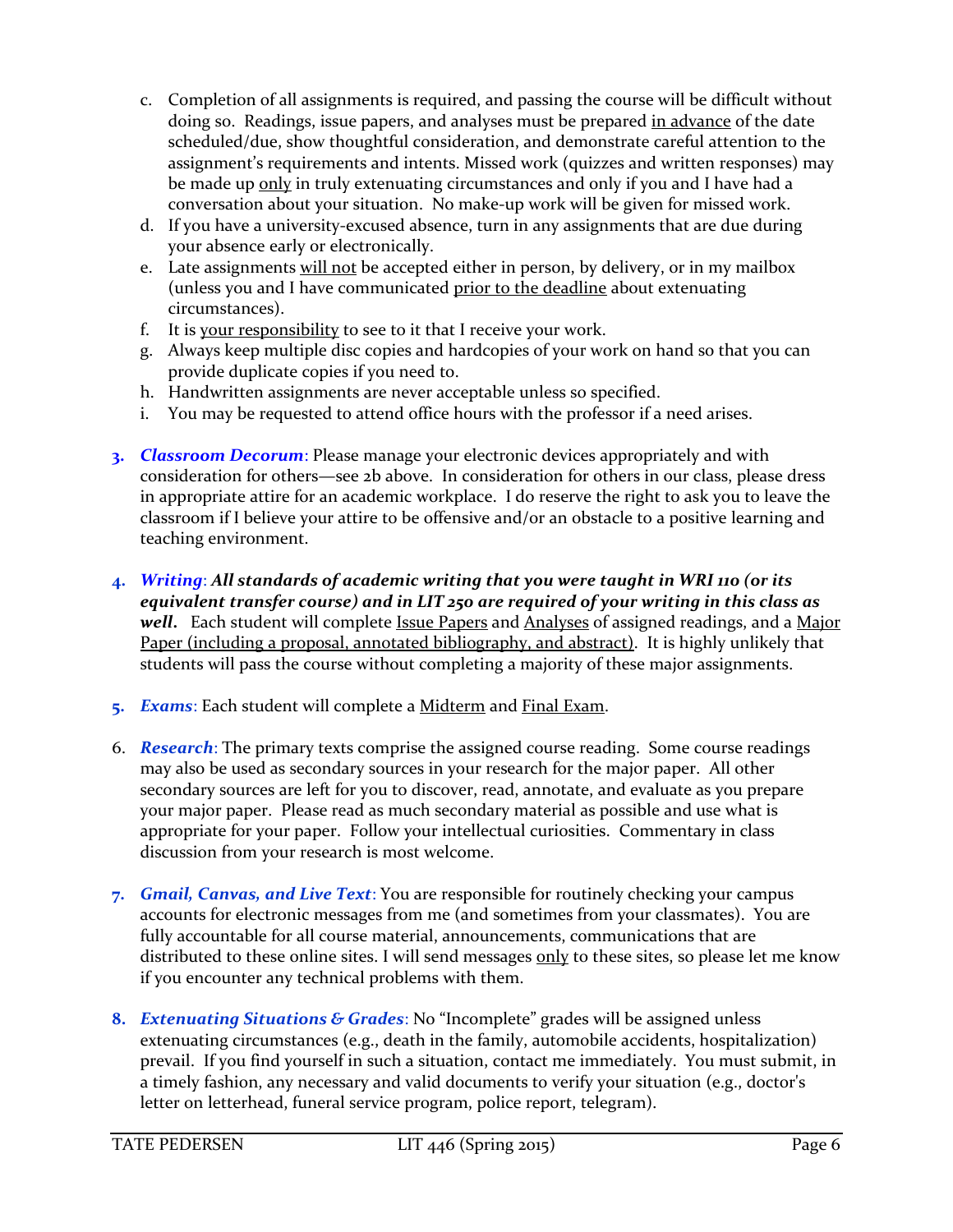## **SCHEDULE OF READINGS, DISCUSSION & ASSIGNMENTS (***ADJUSTMENTS TBA)*

### **Week 1**

| 1 Jan 13 | Class Introduction: Expectations, Policies, & Syllabus                              |
|----------|-------------------------------------------------------------------------------------|
| 2 Jan 14 | <b>Issue:</b> The French Revolution & Rights of Man (M&M 9-30); Hannah More Village |
|          | Politics (M&M 210-16) & Percy Bysshe Shelley "Sonnet: England in 1819," & "Song to  |
|          | the Men of England" (M&M $1166-67$ ) $E-$                                           |
| 3 Jan 16 | <b>Issue:</b> Rights of Woman (M&M 31-52); Hannah More from Strictures on the       |
|          | Modern System of Female Education (M&M 220-23) $[C -]$                              |

### **JAN 19 MARTIN LUTHER KING, JR. DAY**

### **Week 2**

| 4 Jan 21  | <b>Issue:</b> Slavery, The Slave Trade, and Abolition in Britain (M&M $53-84$ )* [N-]                                                                                                                                                                                                            |
|-----------|--------------------------------------------------------------------------------------------------------------------------------------------------------------------------------------------------------------------------------------------------------------------------------------------------|
| 4 Jan 21  | Film Session: Amazing Grace 3:00-5:00pm                                                                                                                                                                                                                                                          |
| 5 Jan 23  | <b>Issue:</b> Society & Political Economy (M&M 85-104) $K$ –                                                                                                                                                                                                                                     |
| Week 3    |                                                                                                                                                                                                                                                                                                  |
| 6 Jan 26  | <b>Issue:</b> Science & Nature (M&M 105-24) [M-]                                                                                                                                                                                                                                                 |
| 7 Jan 28  | <b>Issue:</b> Aesthetic Theory & Literary Criticism: Neoclassism (M&M 125-33) [S-]<br>Issue: Aesthetic Theory & Literary Criticism: The Sublime, The Beautiful, and The<br>Picturesque (M&M 134-40) $[S-]$                                                                                       |
|           | <b>Issue:</b> Aesthetic Theory & Literary Criticism: Sensibility & Romanticism (M&M<br>141-51 $[H-]$                                                                                                                                                                                             |
|           | Hannah More from Sacred Dramas; to which is added Sensibility, a Poem<br>Sensibility: A Poetical Epistle to the Hon. Mrs. Boscawen, Anna Letitia Barbauld "To<br>a Lady, with Some Painted Flowers," Helen Maria Williams "To Sensibility" (M&M<br>201-206, 165-66, 167-68, 500-01, 504-05) [H-] |
| 8 Jan 30  | <b>Issue:</b> Aesthetic Theory & Literary Criticism: Literary Criticism (M&M 152-64) $\boxed{C-}$<br>Anna Letitia Aikin Barbauld from The British Novelists from "On The Origin and<br>Progress of Novel-Writing" (M&M 171-81) $[B-]$                                                            |
| Week 4    | <b>Rights of Woman</b>                                                                                                                                                                                                                                                                           |
| 9 Feb 2   | William Godwin, Memoirs of the Author of A Vindication of the Rights of Woman<br>$(1798)$ (pp. 202-252)                                                                                                                                                                                          |
| 10 Feb 4  | Godwin, Memoirs of the Author of A Vindication of the Rights of Woman (1798)<br>$(pp. 253 - 301)$                                                                                                                                                                                                |
| 11 Feb 6  | Mary Wollstonecraft, from Thoughts on Education of Daughters & from<br>Vindication of the Rights of Woman, from Letters to William Godwin & from Letters<br>to Gilbert Imlay (M&M 366-412, 425-29)                                                                                               |
| Week 5    | <b>Rights of Woman</b>                                                                                                                                                                                                                                                                           |
| 12 Feb 9  | Mary Wollstonecraft, The Wrongs of Woman; or Maria (1798) (pp. 35-122);<br>http://wiretap.area.com/ftp.items/Library/Classic/maria.txt                                                                                                                                                           |
| 13 Feb 11 | PROPOSALS FOR MAJOR RESEARCH PAPER DUE                                                                                                                                                                                                                                                           |
| 14 Feb 13 | Wollstonecraft, The Wrongs of Woman; or Maria (pp. 123-197); Appendix Material<br>(pp. 320-26); http://wiretap.area.com/ftp.items/Library/Classic/maria.txt                                                                                                                                      |
| Week 6    | <b>Slavery, Slave Trade, Abolition</b>                                                                                                                                                                                                                                                           |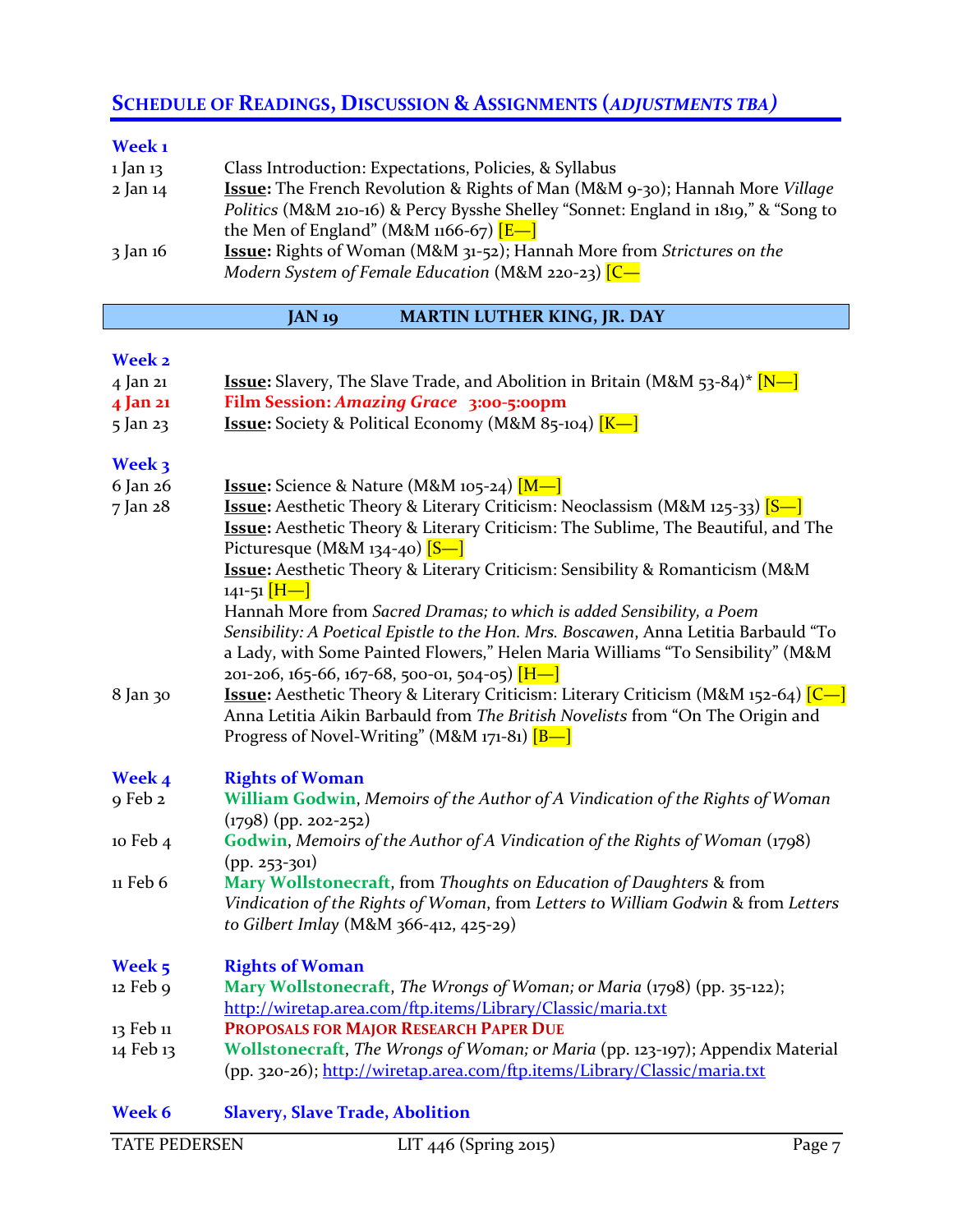| 15 Feb 16                 | Olaudah Equiano, from The Interesting Narrative of the Life of Olaudah Equiano, or<br>Gustavus Vassa, the African (M&M 192-99); Optional sites:<br>http://www.imdb.com/video/wab/vi2507840537<br>https://www.youtube.com/watch?v=9_O3TWFFmoM                                                                                                       |  |  |
|---------------------------|----------------------------------------------------------------------------------------------------------------------------------------------------------------------------------------------------------------------------------------------------------------------------------------------------------------------------------------------------|--|--|
| 16 Feb 18<br>17 Feb 20    | Mary Prince, from The History of Mary Prince, a West Indian Slave (M&M 868-80)<br>Hannah More, "Slavery," from Cheap Repository Tracts, from Letter to William<br>Wilberforce (M&M 200-02, 206-07, 216-20, 224-25)                                                                                                                                 |  |  |
| Week 7<br>18 Feb 23       | Society and Political Economy (Writer's Symposium by the Sea)<br>Anna Letitia Aikin Barbauld, "Epistle to William Wilberforce," from Sins of<br>Government, & "Eighteen Hundred and Eleven" (M&M 165-66, 169-71, 181-85); *                                                                                                                        |  |  |
| 19 Feb 25                 | Robert Burns, all selections (M&M 354-65)<br><b>TAKE-HOME MIDTERM EXAM DISTRIBUTED</b>                                                                                                                                                                                                                                                             |  |  |
| 20 Feb 27                 | William Blake, from Songs of Innocence (M&M 272-84) & from Songs of<br>Experience (M&M 299-304)*                                                                                                                                                                                                                                                   |  |  |
| <b>Week 8</b><br>21 Mar 2 | <b>Society and Political Economy</b><br>William Wordsworth, from Lyrical Ballads "We Are Seven," "The Thorn," &<br>"Expostulation and Reply," from Lyrical Ballads (Second Edition, 1800) from<br>"Preface" (M&M 560-81); all sonnets: "Prefatory Sonnet" through "It Is Not to Be<br>Thought" (M&M 595-99); also "Surprised by Joy" (M&M 621-22)* |  |  |
| 22 Mar 4                  | William Wordsworth, "Nutting," & "Michael" & from "Letter to Charles James<br>Fox," from Poems in Two Volumes "Resolution and Independence" (M&M 585-95)*                                                                                                                                                                                          |  |  |
| 23 Mar 6                  | TAKE-HOME MIDTERM EXAM DUE; Dorothy Wordsworth, from The Journals of<br>Dorothy Wordsworth: from The Alfoxden Journal & from The Grasmere Journals<br>$(M&M 658-67)$                                                                                                                                                                               |  |  |

## **MAR 7-15 SPRING BREAK**

| <b>Week 9</b><br>24 Mar 16  | <b>Society and Political Economy / Aesthetics</b><br>Samuel Taylor Coleridge, from Poems: "Effusion XXXV" & from Poetical Works:<br>"The Euolian Harp," from Fears in Solitude "Frost at Midnight," from Annual<br>Anthology "This Lime-Tree Bower My Prison," from Letter to William Godwin, from<br>The Morning Post "Dejection: An Ode" (M&M 680-83, 691-92 & 760, 697-98, 709-<br>13)* ANNOTATED BIBLIOGRAPHY DUE |
|-----------------------------|-----------------------------------------------------------------------------------------------------------------------------------------------------------------------------------------------------------------------------------------------------------------------------------------------------------------------------------------------------------------------------------------------------------------------|
| 25 Mar 18                   | Samuel Taylor Coleridge, Christabel; Kubla Khan, A Vision; The Pains of Sleep,<br>Preface, "Christabel," "Kubla Khan," "The Pains of Sleep," (M&M 721-31)*                                                                                                                                                                                                                                                            |
| 26 Mar 20                   | Samuel Taylor Coleridge, from The Statesman's Manual, or, The Bible the Best<br>Guide to Political Skill and Foresight, from Biographia Literaria (M&M 731-34, 745-<br>55); Anna Letitia Aikin Barbauld, "To Mr. S. T. Coleridge" (M&M 189)*                                                                                                                                                                          |
| <b>Week 10</b><br>27 Mar 23 | <b>Rights of Woman / Society and Political Economy / Aesthetics</b><br>Charlotte Turner Smith, from Elegiac Sonnets and Other Poems (M&M 225-30);<br>"Beachy Head" (M&M 244-56); Mary Robinson, "Ode to Beauty," from Sappho<br>and Phaon, "A London Summer Morning," "January 1795," "The Old Beggar," &<br>"To the Poet Coleridge" (M&M 317-20, 347-53)                                                             |
| 28 Mar 25                   | George Gordon, Lord Byron, Alpine Journal [for Augusta Leigh], Manfred, A<br>Dramatic Poem (M&M 881-84, 921-46)                                                                                                                                                                                                                                                                                                       |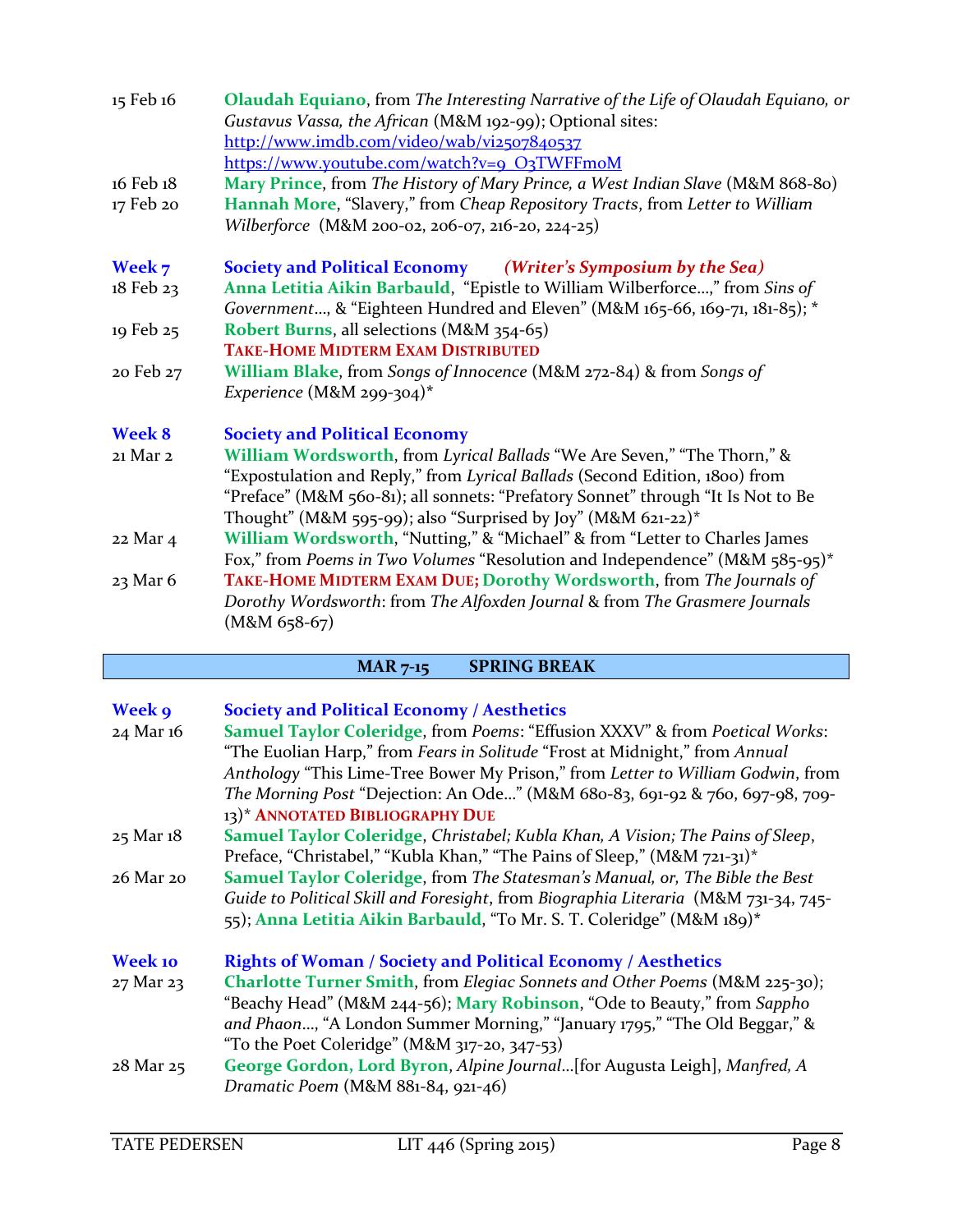| 29 Mar 27    | Percy Bysshe Shelley, from Alastor, or, The Spirit of Solitude and Other Poems<br>"Preface" & Alastor, or, The Spirit of Solitude (M&M $1054-62$ )* and Felicia<br>Dorothea Browne Hemans, "To Wordsworth" & "A Spirit's Return" (M&M 1179-<br>$80, 1226, 1243 - 45)$ |
|--------------|-----------------------------------------------------------------------------------------------------------------------------------------------------------------------------------------------------------------------------------------------------------------------|
| Week 11      | <b>Aesthetics / Rights of Woman</b>                                                                                                                                                                                                                                   |
| 30 Mar 30    | John Keats, "La Belle Dame" "The Eve of St. Agnes" & "Lamia" (M&M 1254-56,<br>1278 & 1313-14, 1279-84, 1298-1308); Bright Star, Letters (pp. 3-66) & Poems (pp. 69,<br>122-30) & Percy Bysshe Shelley "Adonais" (M&M 1140-48)                                         |
| $31$ Apr $1$ | Letitia Elizabeth Landon Maclean (L.E.L.) "Sappho's Song" (M&M 1377-79),<br>"Erinna" (M&M 1381-86) & "Felicia Hemans" (M&M 1401-02)                                                                                                                                   |

| April 2-6 | <b>EASTER BREAK</b> |  |
|-----------|---------------------|--|
|-----------|---------------------|--|

| Week 12<br>$32$ Apr $8$<br>33 Apr 10           | <b>Aesthetics</b><br><b>MAJOR PAPERS DUE</b><br>Percy Bysshe Shelley, "To Wordsworth," from A Defence of Poetry (M&M 1062,<br>$1050 - 53$ , $1167 - 78$ <sup>*</sup>                                                                                                       |
|------------------------------------------------|----------------------------------------------------------------------------------------------------------------------------------------------------------------------------------------------------------------------------------------------------------------------------|
| Week 13<br>33 Apr 13<br>34 Apr 15<br>35 Apr 17 | <b>Rights of Woman / Society and Political Economy / Aesthetics</b><br>Jane Austen, Sense and Sensibility, Vol. 1 chs. 1-22 (pp. 41-161)<br>Austen, Sense and Sensibility, Vol. 2 chs. 1-14 (pp. 165-268)<br>Austen, Sense and Sensibility, Vol. 3 chs. 1-14 (pp. 271-381) |
| Week 14                                        | <b>Rights of Woman / Society and Political Economy / Aesthetics</b>                                                                                                                                                                                                        |
| 36 Apr 20                                      | Mary Shelley, Frankenstein, Vol. 1 chs. 1-8 (pp. 45-116); Appendix G (pp. 353-59)                                                                                                                                                                                          |
| 37 Apr 22                                      | <b>Shelley</b> , Frankenstein, Vol. 2 chs. $1-9$ (pp. $117-174$ )                                                                                                                                                                                                          |
| 38 Apr 24                                      | <b>Shelley, Frankenstein, Vol. 3 chs. 1-7 (pp. 175-244); Appendix D (pp. 300-12)</b>                                                                                                                                                                                       |
| Week 15                                        | <b>Reflection and Colloquium</b>                                                                                                                                                                                                                                           |
| 39 Apr 27                                      | <b>TAKE-HOME FINAL EXAM</b>                                                                                                                                                                                                                                                |
|                                                | Film Session: Bright Star (Jane Campion film) (attendance mandatory)                                                                                                                                                                                                       |
| 41 Apr 29                                      | Film Session: Bright Star (Jane Campion film) (attendance mandatory)                                                                                                                                                                                                       |
| 42 May 1                                       | <b>RESEARCH COLLOQUIUM: ABSTRACTS DUE</b>                                                                                                                                                                                                                                  |
|                                                |                                                                                                                                                                                                                                                                            |

| <b>Final Exam</b><br>May 8, 2015   10:30-1:00 | <b>Final Exam Schedule 2014-2015 (pdf)</b> |
|-----------------------------------------------|--------------------------------------------|
|-----------------------------------------------|--------------------------------------------|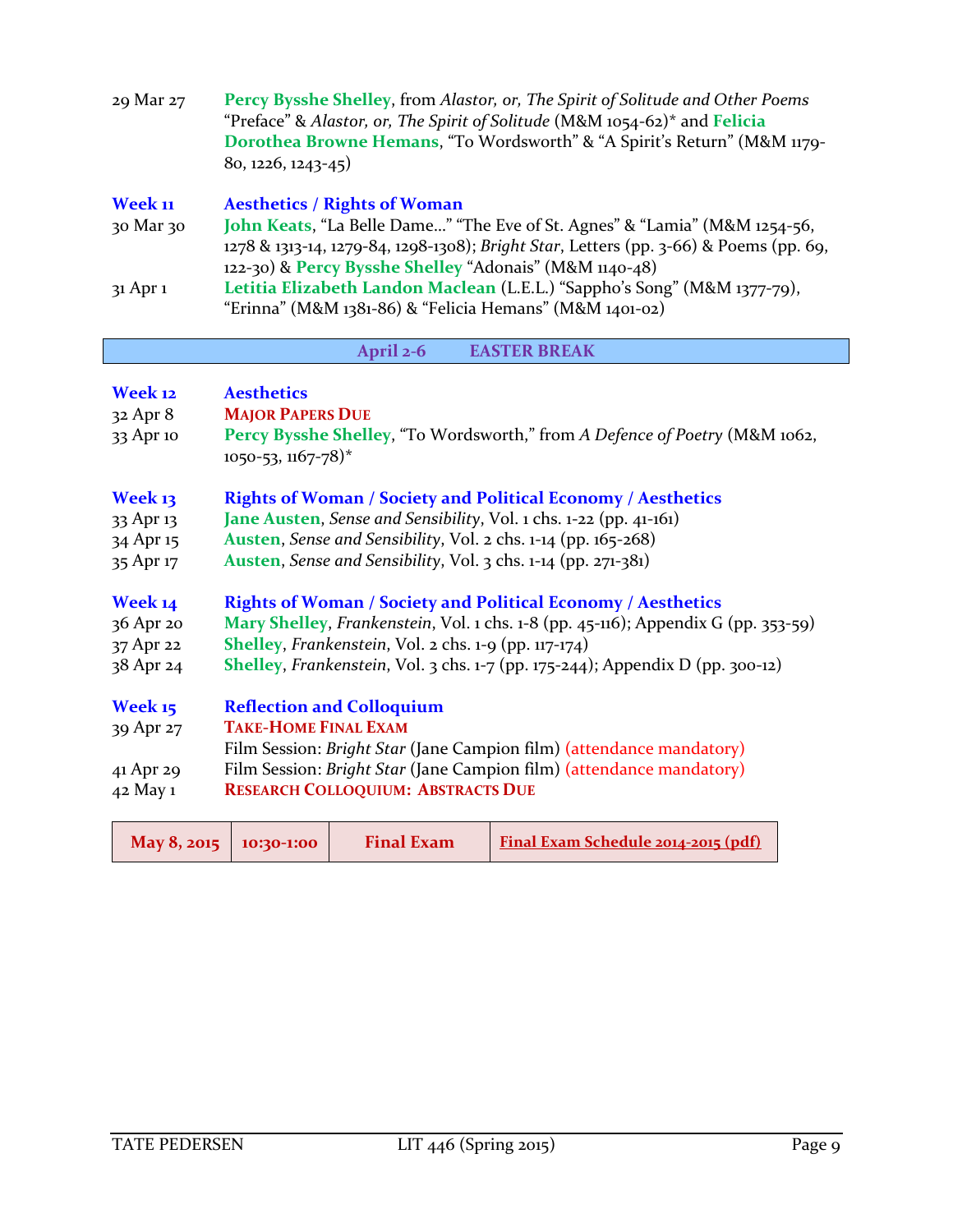## **SOME PERTINENT WEBSITES**

<http://www.rc.umd.edu/> <http://www.blakearchive.org/> <http://www.lib.ucdavis.edu/English/BWRP/> <http://www.dickinson.edu/~nicholsa/Romnat/pbshelley.htm> <http://www.lang.nagoya-u.ac.jp/~matsuoka/19th-century.html> <http://www.ron.umontreal.ca/> <http://www.dickinson.edu/~nicholsa/Romnat/index.html> <http://vos.ucsb.edu/browse.asp?id=2750#id590>

### **AUDIOVISUAL RESOURCES FOR VIEWING**

| Jane Austen's Life, Society, Works (3 vols. 52 min. each)                  | $VC$ 1921  |
|----------------------------------------------------------------------------|------------|
| William Blake: Famous Authors (57 min.)                                    | $VC$ 3711  |
| William Blake: Songs of Innocence and Experience (20 min.)                 | $DVD$ 0113 |
| Samuel Taylor Coleridge, The Strangest Voyage (60 min.) (just view Part I) | VC 3714    |
| Samuel Taylor Coleridge, The Rime of the Ancient Mariner (57 min.)         | DVD 0110   |
| Percy Shelley: Famous Authors (30 min.)                                    | $VC$ 3713  |
| William Wordsworth: Famous Authors (30 min.)                               | VC 3710    |
| The Lake Poets Wordsworth & Coleridge: Master Poets (29 min.)              | VC 3717    |
| William Wilberforce (30 min.)                                              | VC 3435    |

\*For the class readings that are marked with an asterisk (**\*)** you may want to view the corresponding resource(s) listed above in your preparation for those class seminars.

### **MOTION PICTURES**

*Amazing Grace Belle Bright Star Frankenstein Sense and Sensibility Pandemonium*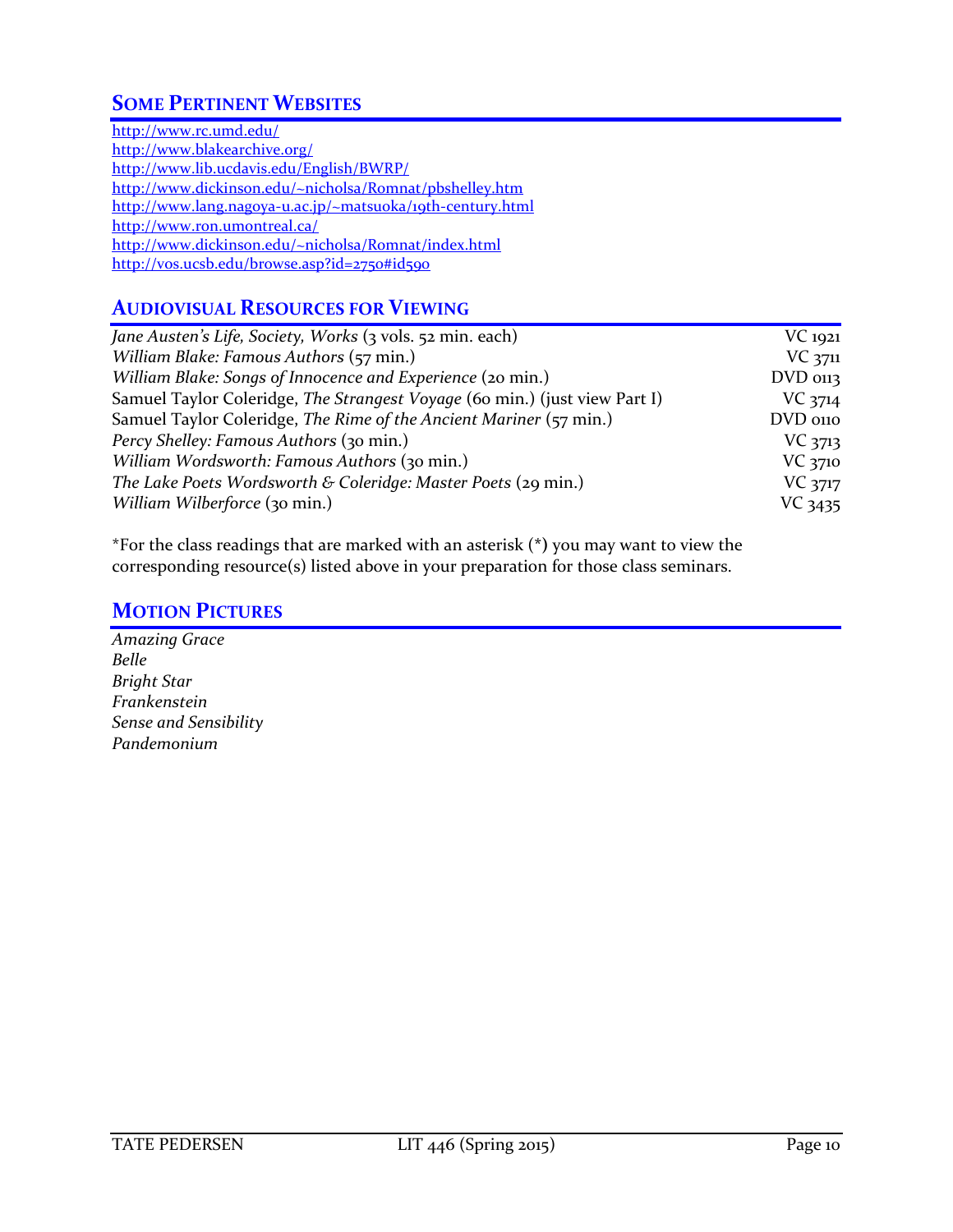## **COURSE ASSIGNMENT DETAILS**

### **ISSUE PAPERS**

For each class session that is designated an **Issue** day, one or two students will be assigned to write a response essay that carefully and thoroughly addresses the following aspects.

- 1. *Importance*: What is the importance of this issue to the writers and readers of this time period? Why is this issue important? In what ways does its importance register to these writers and readers?
- 2. *Political Terrain*: What is the range of positions on this issue and which writers are aligned with which positions?
- 3. *Complications*: What interesting contradictions, conundrums, tensions, polarities, disjunctions appear in the text? Which ones appear when the literary text and the author's life are compared? What do these complications contribute to or detract from the literary text?
- 4. *Literary Modes & Features*: What specific literary genres, techniques, devices are apparent in the work and in what ways are they suited to communicating the importance of the issue to readers of that era?

You will use your Issue Paper to lead the day's discussion with questions and comments added by me. You will need to give a copy of your Issue Paper to each member of the class, including me. Your assigned days are already indicated  $\prod$  on the syllabus.

### **ANALYSES**

You are required to thoughtfully reflect upon and then write an analysis of each of the five prompts below: *VOICE, STRUCTURE & STYLE, SOCIAL GROUPS, OPPOSITIONS & ISSUES, GENRE*. The prompts following each frame of analysis are meant to provoke reflection and careful investigation. They are suggestive, not prescriptive, so you should focus on the characteristic features of the frame that seem to suit the particular work you are reading. Still, you should strive for a thorough reading and analysis for each frame for each work. Some frames of analysis will work better for certain works than for others. The differences between works and the analysis they seem to suggest or elicit are significant. Please take care to note these differences in your thinking, reading, writing, and reflecting.

You will choose two class sessions to prepare a formal analysis and share it with the class as you lead the discussion for that day. You should prepare your analyses BEFORE the class discussion you are responsible for leading. Of course, you may add notes to your analyses during class discussions. The length of your responses should be a good-sized paragraph (minimum) for each frame, and it is the quality of each response that really matters. *Be sure to choose some of each genre indicated on the table below*.

I will also collect analyses from everyone on class sessions marked **"EVERYONE."** On these days each of you will bring an analysis to class for the assigned work and will be prepared to lead part of the discussion when called upon. All written analyses should be point-first, thorough, clearly articulated, and analytical*.*

Since this is a seminar class not a lecture class, whether you are presenting or not, please come with comments and/or questions you are prepared to share with all of us in the discussion. Since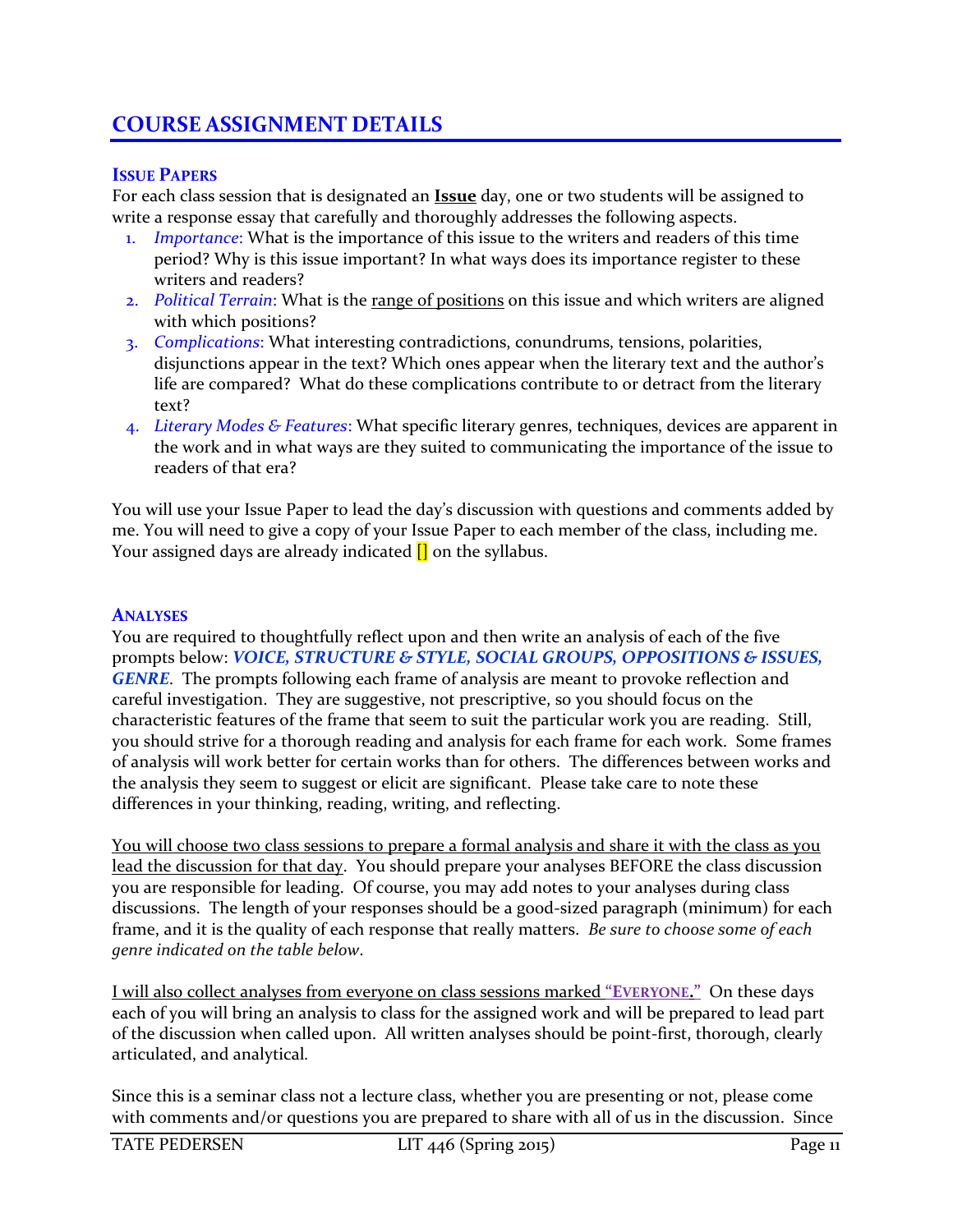this is an upper-division literature class and most of you will have taken LIT 255 and LIT 250, I will expect you to remember, review, and use the knowledge you gained about Romantic Literature and the Romantic Period in LIT 255 and about literary analysis and criticism in LIT 250.

### *ANALYTICAL FRAMES*

- 1. *VOICE or PERSPECTIVE (POV):* 1) who tells this story, relates this situation, or makes this argument? 2) is s/he a character, critic, speaker, lecturer, and what is her/his relation to the topic(s) addressed?  $\alpha$ ) how would you classify the narrative voice of the fiction: first-person, third-person, limited omniscient, omniscient? 4) how would you describe the narrative or speaker's voice: prominent, intrusive, consistent, multiple, reliable, etc.? 5) what is the tone of the piece (*teller's attitude toward the subject matter*)? 6) what does the voice suggest about the author, the times, and the literary conventions of the day?
- *2. STRUCTURE & STYLE***:** 1) how would you map out or describe the work's overarching structure—what structural patterns or forms do you notice in the work? 2) how would you describe (*the author's overall style (the language used—diction, vocabulary, dialect, etc. AND the way it's used—formal, erudite, colloquial, lyrical, poetic, journalistic, etc.*) and what is its effect on the oppositions and/or issues of the work? 3) what literary devices do you see in the language (*allusion-literary or high culture references, metaphoric language, imagery, symbolism, insertion of other artistic texts or literary forms, etc.*)?
- *3. SOCIAL GROUPS***:** 1) what social groups (*men, women, youths, children, fathers, mothers, educators, merchants, politicians, clergy, upper class, middle class, working class, etc.*) are depicted, in what light, in what relation to the dominant issues of the period? 2) what are their traits or characteristics? what roles or work do members of these groups take up? 3) in what ways are their activities gendered? 4) how are individuals who step outside of their group and/or its accompanying roles treated/stigmatized/elevated? 5) what constitutes an ideal member of these groups? 6) what is significant about the protagonist's membership or place in the group(s) to which s/he belongs?  $\tau$ ) how do the positions of agent or victim figure in these groups and in relation to the protagonist?
- *4. OPPOSITIONS & ISSUES***:** 1) what primary oppositions does the work contain: think in terms of work, home, family, childhood, adulthood, class, sexuality, gender, public spaces, private domains, rural life, urban life, economics (*patterns of display and consumption*), wealth, morality, religion, education, art (*aesthetics*), science, technology, images of empire, government, law, leisure, health, medicine, etc.? 2) what major issues of the Romantic Period are connected with or arise from the oppositions in the work? 3) how are these issues represented and what purposes do they seem to have? 4) what special relation (and how or why) do women, or men, or children have to these issues?
- *5. GENRE***:** 1) how would you classify the fiction, nonfiction, or poetry (*e.g., social realism, tragedy, comedy, fable, didactic, domestic, sentimental, bildüngsroman, künstlerroman, utopia, dystopia, criticism, manifesto, rhetorical debate, lyric, narrative, ballad, sonnet, meditation, epic, etc.*)? 2) what are some of the implications of the author's choice of genre; in other words, how does the genre help to establish, complicate, or complement the issues and/or oppositions of the work?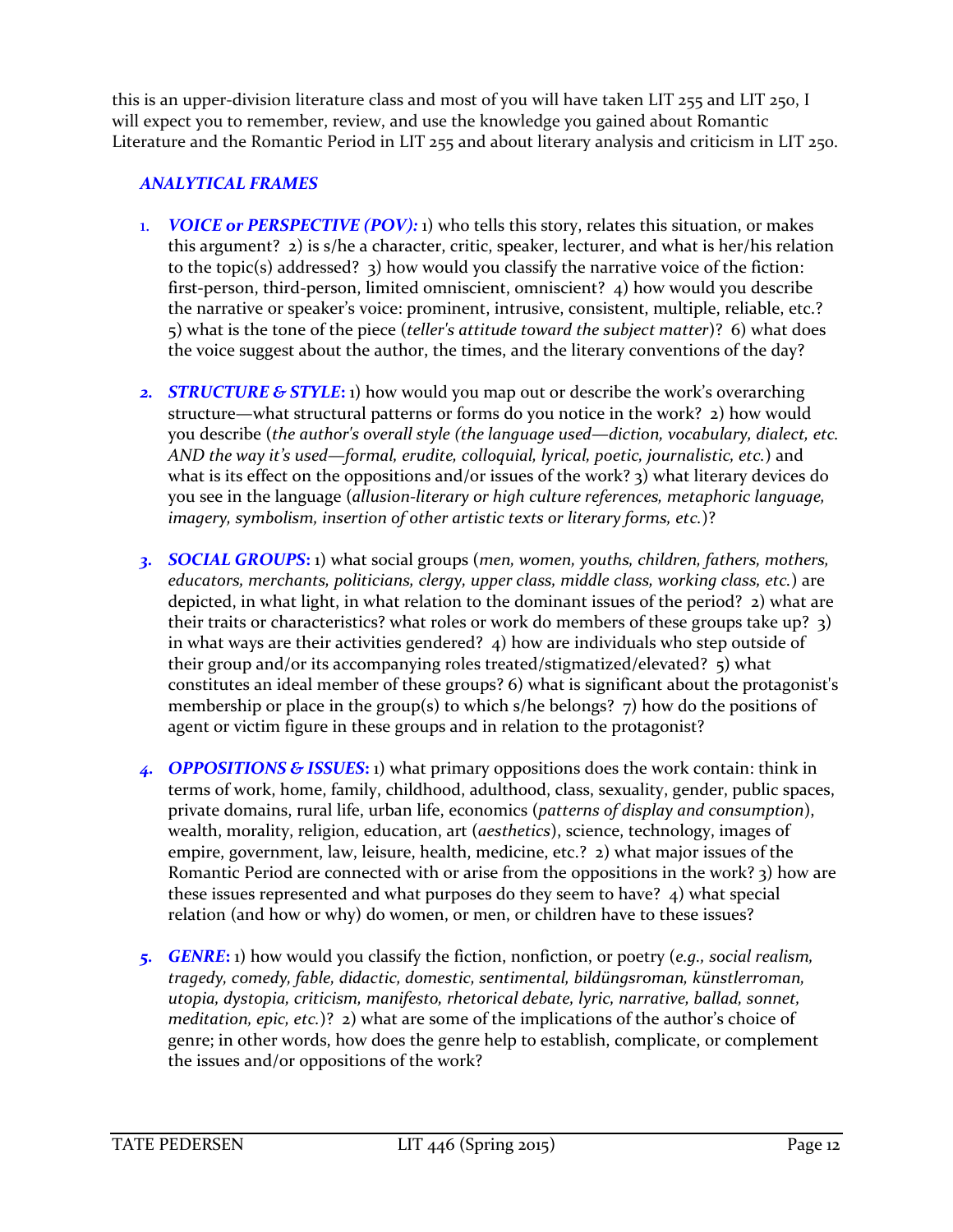### **ANALYSIS PRESENTATION ROSTER & SCHEDULE**

| <b>AUTHOR &amp; WORK</b>                                            | <b>DATE</b>       | <b>STUDENT</b>      | <b>GENRE</b> | <b>COMPLETE</b> |
|---------------------------------------------------------------------|-------------------|---------------------|--------------|-----------------|
| William Godwin Memoirs<br>1.                                        | Feb <sub>4</sub>  | <b>EVERYONE/TBA</b> | <b>NF</b>    |                 |
| Mary Wollstonecraft<br>2.<br>Vindication/Education                  | Feb 6             |                     | <b>NF</b>    |                 |
| Mary Wollstonecraft Wrongs<br>3.                                    | Feb <sub>13</sub> | <b>EVERYONE</b>     | $\mathbf{F}$ |                 |
| Olaudah Equiano Interesting<br>4.<br>Narrative                      | Feb <sub>16</sub> |                     | <b>NF</b>    |                 |
| Mary Prince History of Mary<br>5.                                   | Feb 18            |                     | <b>NF</b>    |                 |
| Hannah More "Slavery"<br>6.                                         | Feb 20            |                     | ${\bf P}$    |                 |
| Anna Barbauld "Eighteen"<br>7.                                      | Feb 23            |                     | $\mathbf{P}$ |                 |
| Robert Burns "John Barleycorn" or<br>8.<br>"To a Mouse" or other    | Feb 25            |                     | P            |                 |
| William Blake "Songs"<br>9.                                         | Feb 27            |                     | $\mathbf{P}$ |                 |
| 10. William Wordsworth                                              | Mar <sub>2</sub>  |                     | $\mathbf{P}$ |                 |
| William Wordsworth<br>11.                                           | Mar <sub>4</sub>  |                     | $\mathbf{P}$ |                 |
| 12. Dorothy Wordsworth Journals                                     | Mar 6             |                     | <b>NF</b>    |                 |
| 13. Samuel Coleridge "Frost" or "Lime-<br>Tree" or other            | Mar 16            |                     | P            |                 |
| 14. Samuel Coleridge "Christabel"                                   | Mar <sub>18</sub> |                     | $\mathbf{P}$ |                 |
| 15. Samuel Coleridge                                                | Mar 20            |                     | <b>NF</b>    |                 |
| 16. Charlotte Turner Smith and/or<br>Mary Robinson "A London"       | Mar 23            |                     | P            |                 |
| 17. Byron Manfred                                                   | Mar $25$          |                     | $\mathbf{P}$ |                 |
| 18. Percy Shelley Alastor<br>19. Felicia Hemans "A Spirit's Return" | Mar $27$          | <b>EVERYONE/TBA</b> | P            |                 |
| 20. John Keats "The Eve of St. Agnes"<br>or "Lamia"                 | Mar 30            |                     | $\mathbf{P}$ |                 |
| 21. L.E.L. "Erinna"                                                 | Apr <sub>1</sub>  |                     | $\mathbf{P}$ |                 |
| 22. Percy Shelley A Defence of Poetry                               | Apr 10            |                     | <b>NF</b>    |                 |
| 23. Mary Shelley Frankenstein                                       | Apr $15$          | <b>EVERYONE/TBA</b> | ${\bf F}$    |                 |
| 24. Jane Austen Sense and Sensibility                               | Apr <sub>17</sub> | <b>EVERYONE/TBA</b> | $\mathbf{F}$ |                 |

**F=FICTION NF=NON-FICTION PROSE P=POETRY**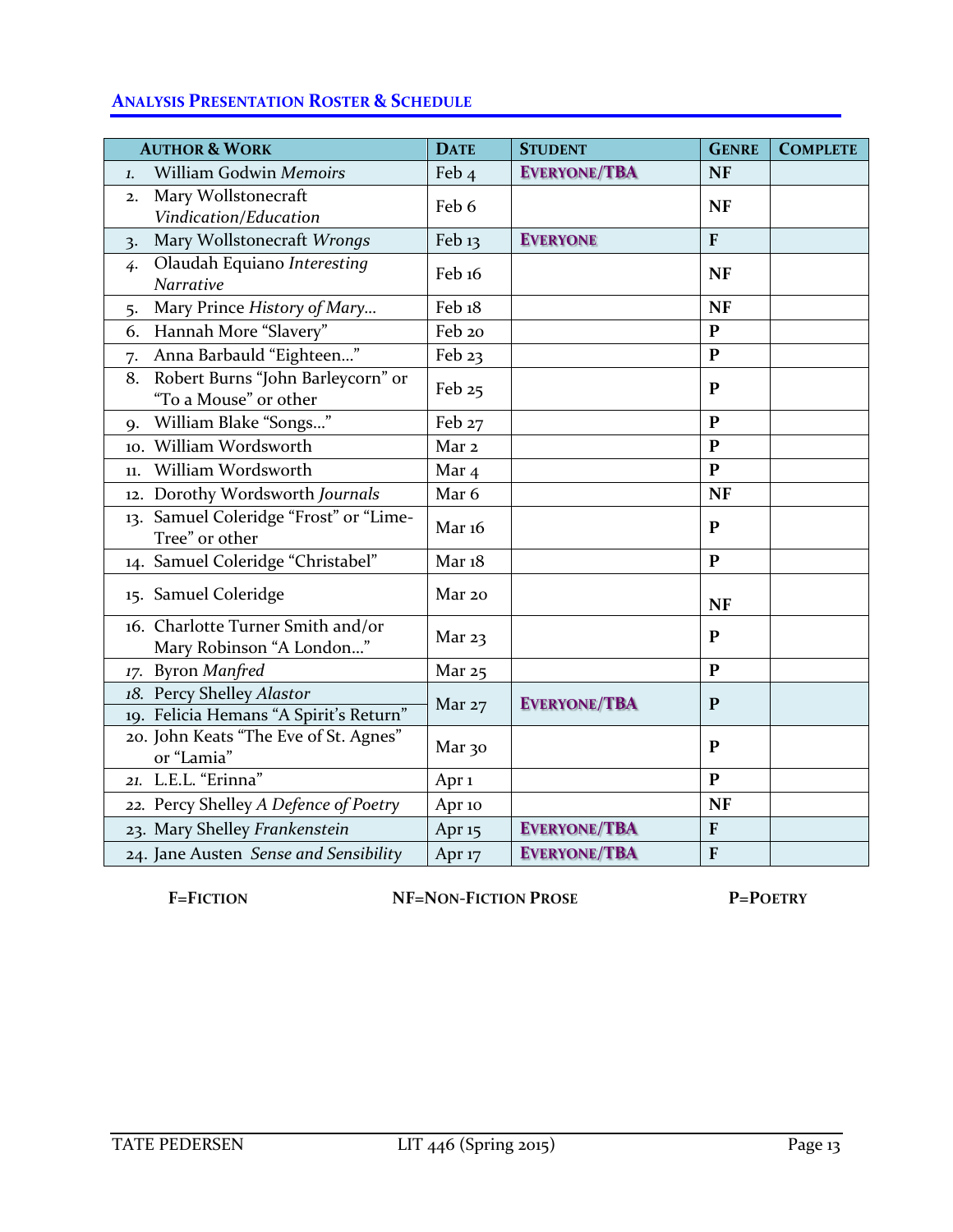#### **PROPOSALS FOR MAJOR PAPER**

You will write a 250 word proposal describing your major paper. It will include your primary source(s), tentative thesis, list of possible secondary sources, and brief description of what your think your paper will say.

#### **ANNOTATED BIBLIOGRAPHY FOR MAJOR PAPER**

You will compose a working bibliography of 12-15 sources that you will use in your major paper. Beneath each source bibliographic entry, you will add a two-sentence description of the kind of source this is (journal article, general reference, etc.) and what information you think it will give you that is relevant to your paper.

#### **MAJOR PAPER**

You will write a Major Analytical Paper drawn from your course work, your specific interests in Romantic Literature, your careful research of primary, secondary, and possibly tertiary sources for your chosen material, and that uses some critical approach. Please see the full assignment description for this paper below. For seniors, this paper can be submitted as the upper-division research paper for your Sr. Portfolio.

#### **RESEARCH COLLOQUIUM & PAPER ABSTRACT FOR MAJOR PAPER**

On May 1, in our last class session you will present a 250 word Informative/Indicative Abstract of your Major Paper to the class. You will present your abstract by reading it to the class and answering 1-2 brief questions about it. You will have approximately 5 minutes for your presentation. Instructions, tips, samples, and helpful videos for writing abstracts may be found on these sites:

<http://writing.colostate.edu/guides/guide.cfm?guideid=59> (Informative & Descriptive) <http://www.indiana.edu/~wts/pamphlets/abstracts.shtml> (Indicative) <http://owl.english.purdue.edu/owl/resource/656/1/> <http://writingcenter.unc.edu/handouts/abstracts/> (Informative & Descriptive) <http://www.sccur.uci.edu/sampleabstracts.html> (Samples) <http://users.ece.cmu.edu/~koopman/essays/abstract.html>

|                 | <b>ASSIGNMENT</b> Paper Proposal | Annotated Working Bibliography | Major Paper   Abstract |                  |
|-----------------|----------------------------------|--------------------------------|------------------------|------------------|
| <b>DUE DATE</b> | February 11                      | March 16                       | Apr 8                  | May <sub>1</sub> |